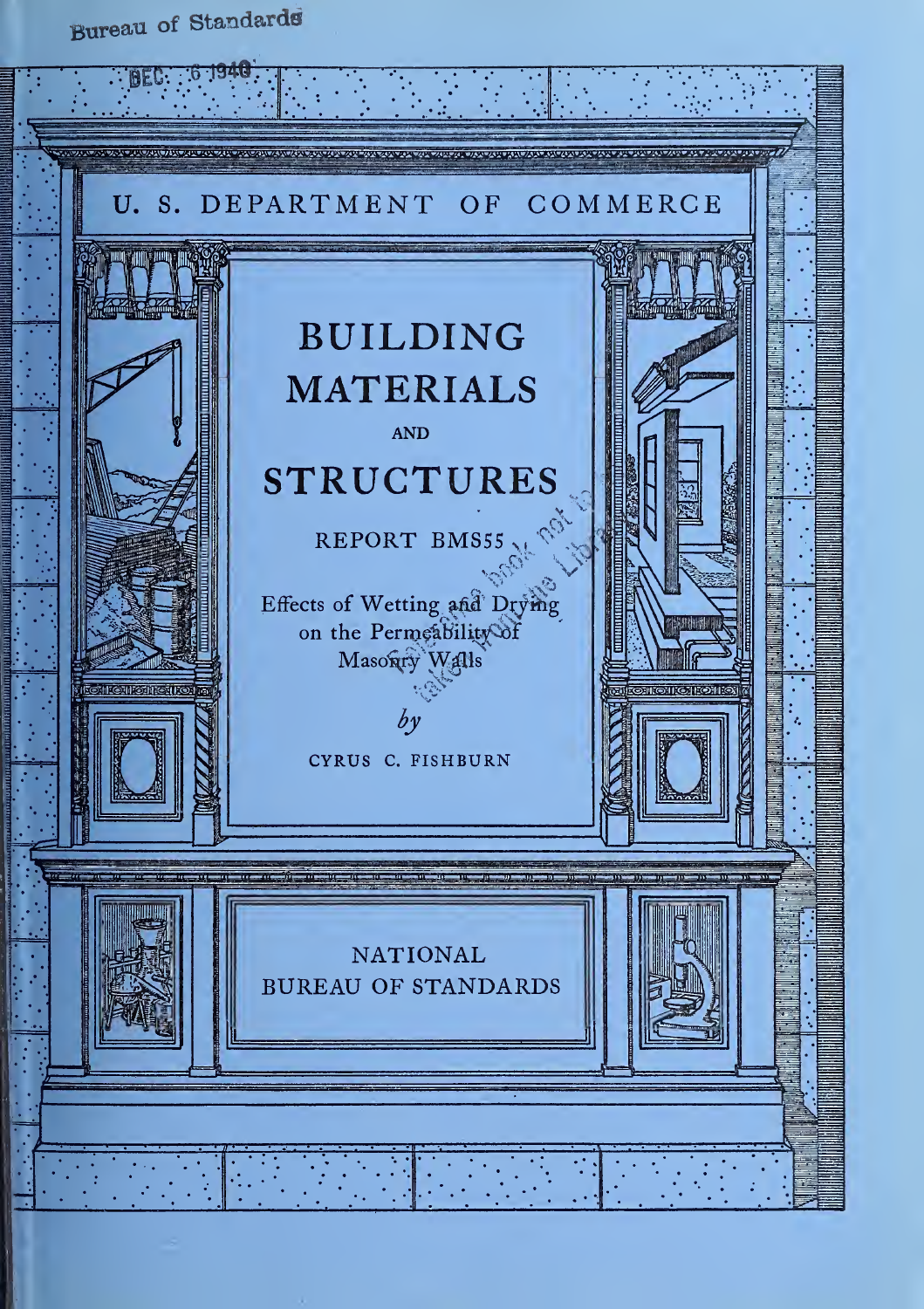The program of research on building materials and structures, carried on by the National Bureau of Standards, was undertaken with the assistance of the Central Housing Committee, an informal organization of governmental agencies concerned with housing construction and finance, which is cooperating in the investigations through a committee of principal technicians.

## CENTRAL HOUSING COMMITTEE ON RESEARCH, DESIGN, AND CONSTRUCTION

A. C. SHIRE, Chairman. United States Housing Authority. Howard P. Vermilya, Vice Chairman. Federal Housing Administration.

STERLING R. MARCH, Secretary.

PIERRE BLOUKE, Federal Home Loan Bank Board.

HUGH L. DRYDEN, National Bureau of Standards.

Loms A. Simon, Public Buildings Administration.

Luther M. Leisenring, Construction Division (War).

Edward A. Poynton, Office of Indian Affairs, JOHN S. DONOVAN, Farm Security Administration.

George W. Trayer, Forest Service (F. P. Laboratory).

Joseph M. DallaValle, Public Health Service.

George E. Knox, Yards and Docks (Navy).

William R. Talbott, Veterans' Administration.

WALLACE ASHBY. Bureau of Agricultural Chemistry and Engineering.

### NATIONAL BUREAU OF STANDARDS STAFF COMMITTEE ON ADMINISTRATION AND COORDINATION

HUGH L. DRYDEN, Chairman. Mechanics and Sound.

PHAON H. BATES, GUSTAV E. F. LUNDELL, Clay and Silicate Products. Chemistry.

HOBART C. DICKINSON, ADDAMS S. MCALLISTER,

Heat and Power. Codes and Specifications.

WARREN E. EMLEY, HENRY S. RAWDON, Organic and Fibrous Materials. Metallurgy.

The Forest Products Laboratory of the Forest Service is cooperating with both committees on investigations of wood constructions.

[For list of BMS publications and directions for purchasing, see cover page iii]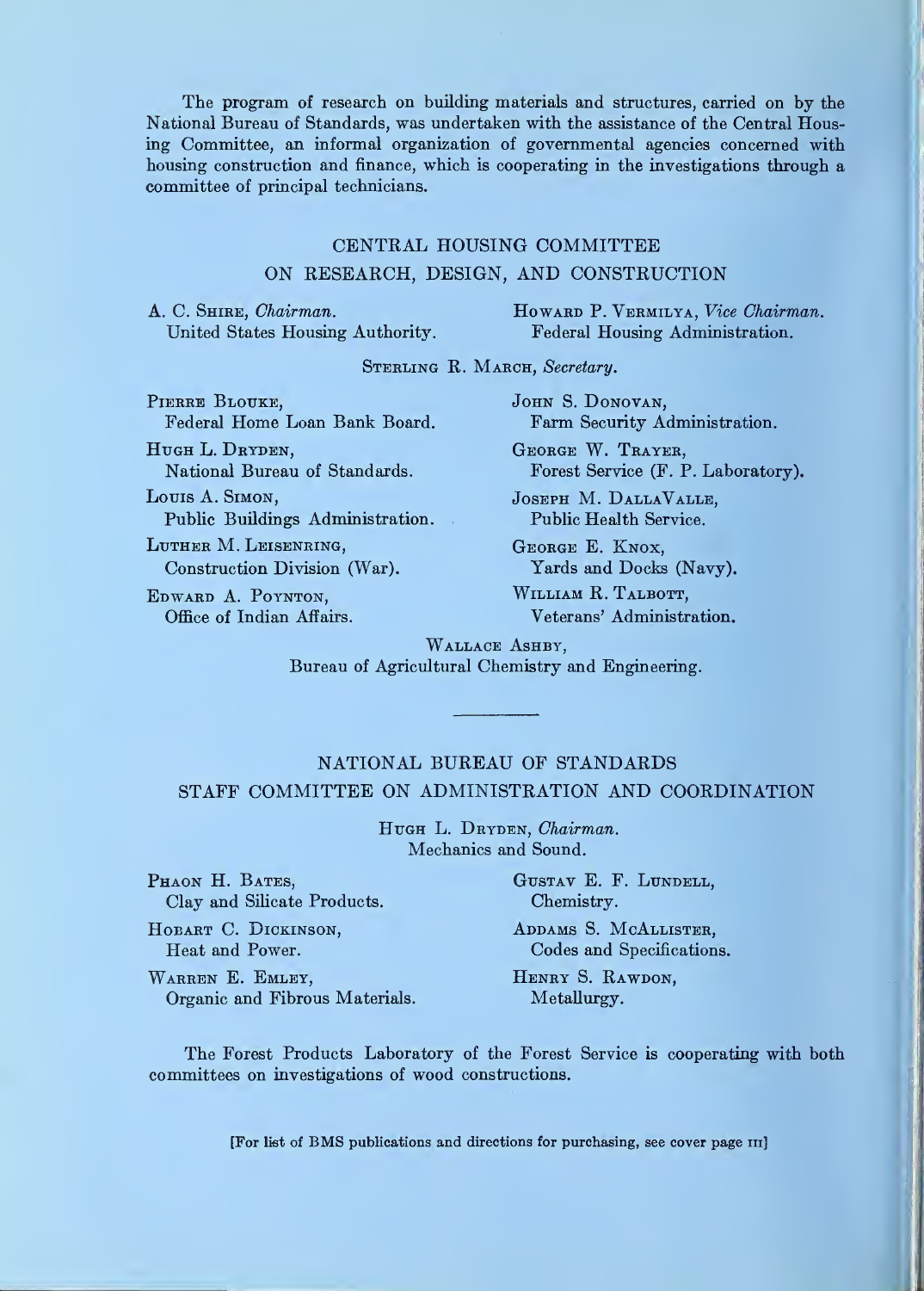UNITED STATES DEPARTMENT OF COMMERCE • Harry L. Hopkins, Secretary NATIONAL BUREAU OF STANDARDS • Lyman J. Briggs, Director

# BUILDING MATERIALS and STRUCTURES

REPORT BMS55

Effects of Wetting and Drying on the Permeability of Masonry Walls

 $by$  CYRUS C. FISHBURN



ISSUED SEPTEMBER 18, 1940

The National Bureau ot Standards is <sup>a</sup> fact-finding organization; it does not "approve" any particular material or method ot construction. The technical findings in this series of reports are to be construed accordingly.

UNITED STATES GOVERNMENT PRINTING OFFICE • WASHINGTON • I94O FOR SALE BY THE SUPERINTENDENT OF DOCUMENTS, WASHINGTON, D. C. . PRICE IO CENTS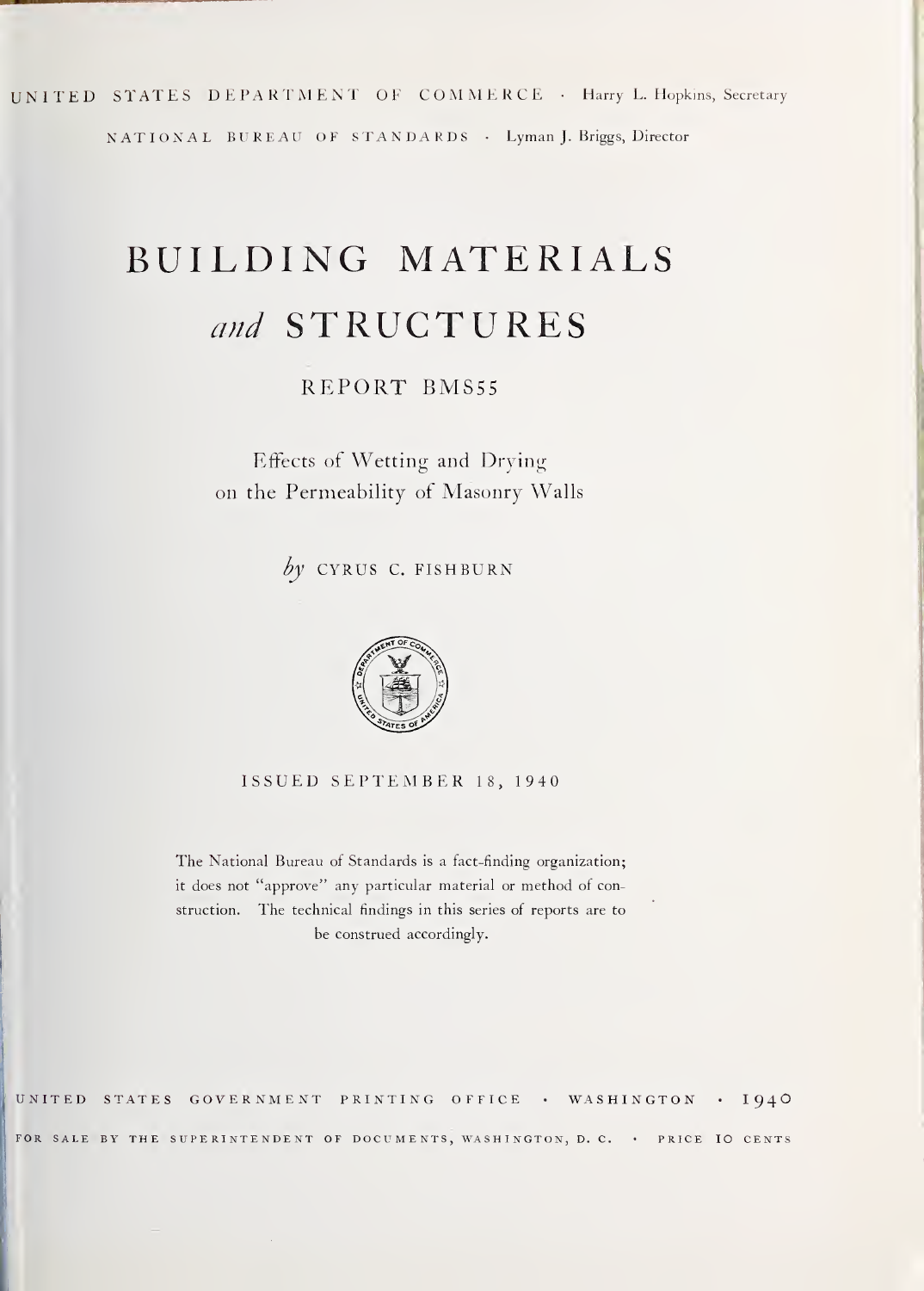## Foreword

This paper gives the results of further studies of the resistance of masonry walls to penetration by dampness when exposed to wind-driven rain. The exposure of masonry walls to wind-driven rains, with subsequent drying, produces changes in moisture content of the walls. Since the volume changes produced by the wetting and drying of masonry units and mortars are unequal, differential volume changes may occur in the masonry that result in the formation or enlargement of cracks in the joints. The effects of about 12 cycles of alternate wetting and drying on 8 small masonry walls have been studied by measuring the permeability of the walls. The influence of exposure to local outdoor climatic conditions on permeability is also under study and the results will be described in a subsequent report.

LYMAN J. BRIGGS, Director.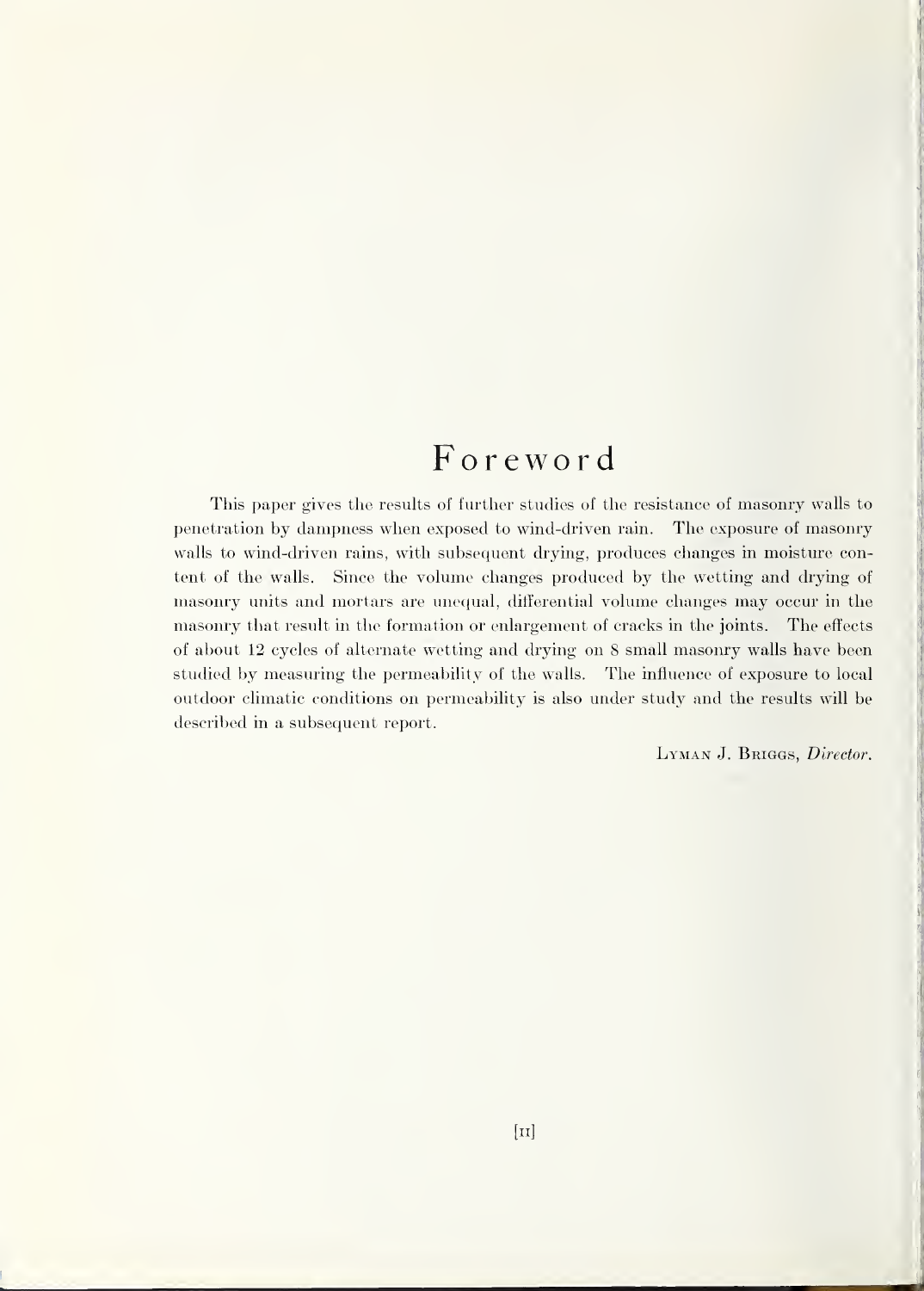## Effects of Wetting and Drying on the Permeability of Masonry Walls

by CYRUS C. FISHBURN

## CON ENTS

|                              | Page         |                                               | Page         |
|------------------------------|--------------|-----------------------------------------------|--------------|
|                              | $\mathbf{H}$ | IV. Effects of wetting and drying on the per- |              |
| I. Introduction              |              | meability of the walls                        |              |
| II. Description of the walls |              |                                               | $\mathbf{5}$ |
| 1. Materials                 |              | 2. Walls with brick facings and hollow-       |              |
| 2. Workmanship               |              |                                               |              |
|                              | -2           | 3. Wall with stucco facings.                  |              |
|                              |              |                                               |              |
|                              |              |                                               |              |
| 3. The observations          |              |                                               |              |

#### ABSTRACT

Since the volume changes resulting from the wetting and drying of masonry units and mortars are unequal, changes in the moisture content of a masonry wall may produce differential volume changes between the units and the mortar, resulting in the formation or enlargement of cracks in the joints. The effects of changes in the moisture content of 8 small masonry walls were studied by measuring the permeability of the walls during each of about 12 cycles of wetting and drying. The walls were wetted by applying water to the exposed face simulating an exposure to a winddriven rain. The specimens were not subjected to freezing during wetting or drying. Five of the walls were of all-brick construction, one was a stucco-faced wall, and two were faced with brick and backed with hollow units. There was no significant change in the permeability of the walls resulting from the exposure to wetting and drying.

#### I. INTRODUCTION

Masonry building walls are frequently ex posed to wind-driven rains that saturate the exposed faces. Since mortars and some masonry units expand during wetting and shrink in drying, it is probable that differential volume changes occur between the units and the mortar joints in those portions of the walls subjected to wetting and drying. Such volume changes may result in the formation or enlargement of cracks in the masonry that permit the penetration of water into or through the wall. The linear expansions resulting from the immersion of dry and aged specimens of masonry materials in water are usually within the following limits:

| Material                                                                                                         | <i>Linear</i> expansion<br>$(\%)$ |
|------------------------------------------------------------------------------------------------------------------|-----------------------------------|
|                                                                                                                  |                                   |
| Mortars and concretes $a, b, c, d, e$ 0.02 to 0.10.                                                              |                                   |
| Brick masonry $e_{\text{2}}$ = $e_{\text{3}}$ = $e_{\text{4}}$ = $e_{\text{5}}$ = $e_{\text{6}}$ 0.015 to 0.020. |                                   |

" L. A. Palmer, Volume changes in brick masonry materials, J. Am. Ceram. Soc. 14, 541 (1931).

<sup>b</sup> R. E. Stradling, Effects of moisture changes on building materials, Bui. 3 Brit. Bldg. Research Board.

' R. E. Davis, Proc. Am. Soc. Testing Materials 30, 668, appendix <sup>13</sup> (1930).

 $\sqrt[q]{W}$ , K. Hatt and R. E. Mills, Bul. 34, Eng. Exp. Sta. Purdue Univ., p. 18 (1928).

 $\cdot$  R. E. Davis and G. E. Troxell, Proc. Am. Conc. Inst. 25, 210 (1929).

Tests have been made on small masonry walls at the National Bureau of Standards to determine the possible effects of exposures to heating and eooling  $\frac{1}{2}$  and to wetting and drying on permeability; this paper reports only the effects of alternate wetting and drying.

#### II. DESCRIPTION OF THE WALLS

Eight walls, about 40 in. long and 50 in. high, were selected from a group previously tested for permeability and described in a publication <sup>2</sup> of the National Bureau of Standards.

<sup>I</sup> C. C. Fishburn and P. Petersen, Effect of Heating and Cooling on the Permeability of Masonry Walls, NBS Building Materials and Struc tures Report BMS41 (1940).

<sup>&#</sup>x27; C. C. Fishburn, D. Watstein, D. E. Parsons, Water Permeability of Masonry Walls, NBS Building Materials and Structures Report BMS7 (1938).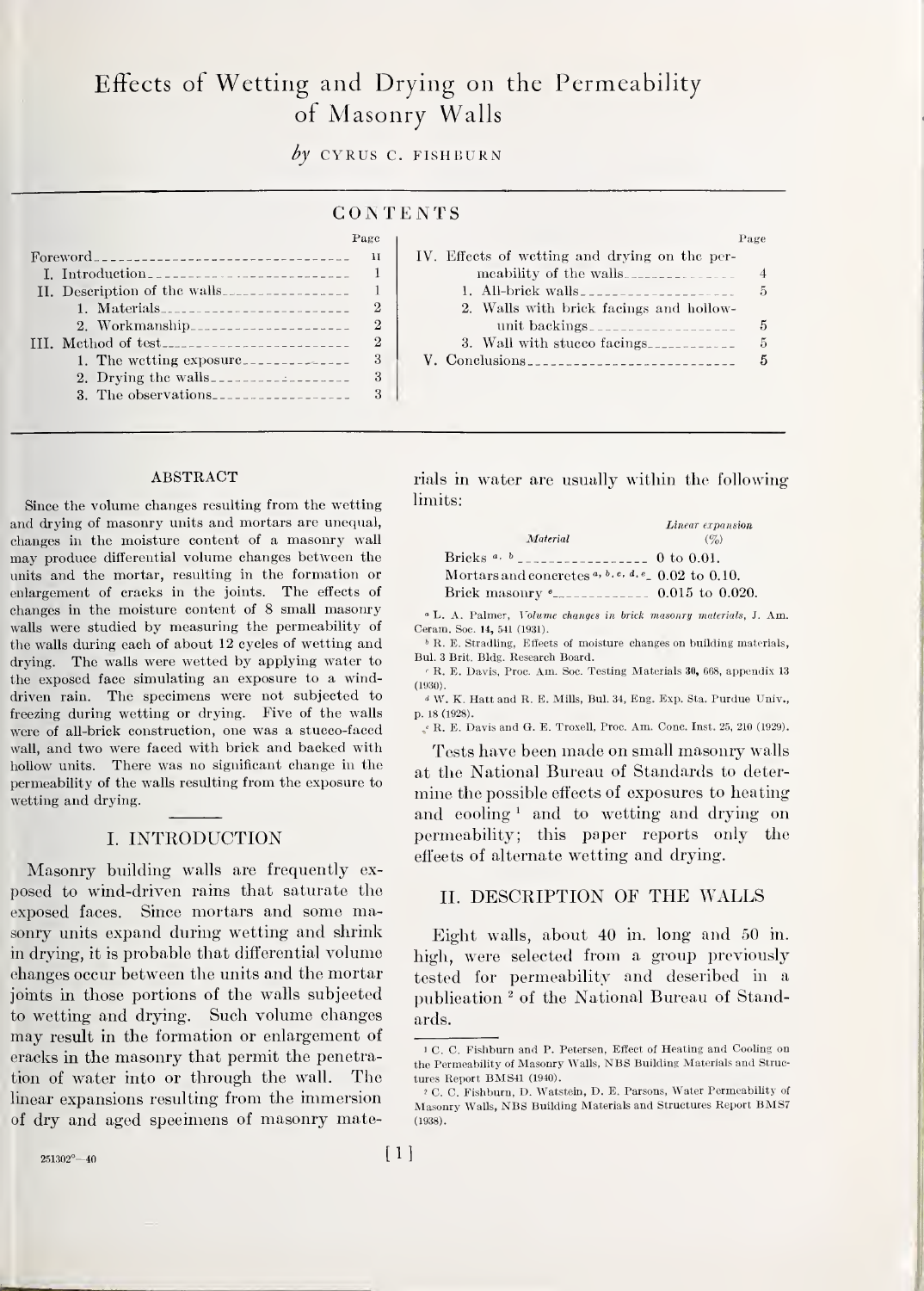Five of the walls were of all-brick construction, one was a stucco-faced wall, and two were faced with brick and backed with hollow units. Two kinds of brick, one stucco facing, three kinds of hollow units, and four mortars were represented in the group of eight speci mens. The wall thicknesses, the types of workmanship, and the kinds of materials used, are given in table 1. The designations appearing in the last column of table <sup>1</sup> will be used to describe the walls in a subsequent table.

| <b>TABLE 1.</b> —Description of the walls $\triangle$ |  |
|-------------------------------------------------------|--|
|-------------------------------------------------------|--|

| Wall b                       | Nominal<br>thick-<br>ness                                 | Kind<br>Gf<br>facing                                                 | Kind<br>- of<br>backing                                            | Kind<br>-of<br>mortar                                            | Desig-<br>nation ·                          |
|------------------------------|-----------------------------------------------------------|----------------------------------------------------------------------|--------------------------------------------------------------------|------------------------------------------------------------------|---------------------------------------------|
| 14                           | in.<br>8<br>$\mathbf{\hat{z}}$<br>8<br>$\mathbf{\hat{S}}$ | Brick $a_{--}$ Brick $a_{--}$<br>$d\theta$                           | $-$ do $  -$ do $ -$<br>- do                                       | $\overline{2}$<br>3                                              | aal<br>aa2<br>aa3                           |
| A6<br>A.5<br>10 <sup>d</sup> | 12<br>12<br>12<br>9                                       | $d\mathbf{o}$ .<br>Brick $b$ .<br>$d\sigma$<br>ರಂ<br>$Stuceo_{--}$ . | ₫o−<br>Brick $b_{-}$<br>Block $m_{--}$<br>Tile d.<br>Tile <i>i</i> | $\ddot{ }$<br>$\overline{2}$<br>$\overline{2}$<br>$\overline{2}$ | aa4<br>bb2<br>hm2<br>bd2<br>si <sub>2</sub> |

 $\bullet$  All walls were of workmanship A as described in BMS7 Water<br>Permeability of Masonry Walls, except wall 10, which was of work-

manship E.<br>
b The wall numbers correspond to the original wall numbers in BMS7,<br>
b The first two letters denote the kind of masonry units used in the<br>
facings and backings respectively. The numbers denote the kind of<br>
mor

#### 1. MATERIALS

Since complete information on the methods of construction and the kind of materials used in these walls is included in the publication BMS7, only brief descriptions are given in this paper. The linear expansions or contractions resulting from changes in the moisture content of the materials or of the walls were not determined.

Brick.—Brick a, used in walls 14, 60, 58, and 51 (table 1), was a low-absorptive side-cut fire-clay brick having an absorption during a 24-hr cold-water immersion of 0.4 percent by weight. Brick <sup>b</sup> was a side-cut shale brick having an absorption of 8 percent.

Stucco.—The stucco facing of wall <sup>7</sup> was mixed in the weight proportions of <sup>1</sup> part of Portland cement to <sup>3</sup> parts of building sand, and it contained ammonium stearate in an amount equal to 0.2 percent of the cement. Two coatings, each from  $\frac{3}{8}$  to  $\frac{1}{2}$  in. thick, were applied 24 hr apart to the tile backing of this wall.

Hollow- Unit Backings. Block m, used in

wall  $A5$ , was a gravel-concrete block 8 by 12 by 8 in. laid on end. Structural clay tile d, used in wall 10, was a 6-cell, double-shell end-bearing unit, the stretchers being 8 by 12 by  $10\frac{1}{2}$  in. Structural clay tile  $j$  was an 8 by 12 by 12 in. 6-cell unit laid on the side.

Mortar.—The physical properties of the mortar are given in table 2.

TABLE 2.—Physical properties of mortars

| Properties of mortars                 | Mortar <sub>1</sub> |       | Mortar 2 Mortar 3 Mortar 4 <sup>8</sup>              |       |
|---------------------------------------|---------------------|-------|------------------------------------------------------|-------|
| Proportions of cement,                |                     |       |                                                      |       |
| lime, and sand:                       |                     |       |                                                      |       |
|                                       |                     |       | $1:0, 42:5, 1 \quad 1:0, 85:7, 7 \quad 1:0, 42:5, 1$ |       |
| By volume $b$ <sub>---------</sub>    | 1:0.25:3            | 1:1:6 | 1:2:9                                                | 1:1:6 |
| Average water content;                |                     |       |                                                      |       |
| percentage by weight of               |                     |       |                                                      |       |
| $\rm{dry\ materials}_{\text{---}}$    | 19.3                | 22.6  | 23.7                                                 | 22.6  |
| Compressive strength in               |                     |       |                                                      |       |
|                                       |                     |       |                                                      |       |
| $28 \text{ days } (\text{lb/in.2})$ c | 2,850               | 640   | 250                                                  | 530   |
| Flow after 1 minute of suc-           |                     |       |                                                      |       |
| tion on porous base (per-             |                     |       |                                                      |       |
| centage <sup>d</sup>                  | 86                  | 95    | 97                                                   | 95    |
|                                       |                     |       |                                                      |       |

\* Mortar 4 contained 0.2 percent of ammonium stearate by weight of<br>
exercent plas dry hydrated line.<br>
b Proportioning was by weight, assuming portland cement weighs<br>
94 lb/ft<sup>3</sup>, dry hydrated line 40 lb/ft<sup>3</sup>, and that 1

#### 2. Workmanship

Workmanship A was used in the construction of all of the walls except wall 10, which was of workmanship  $E$ . For workmanship  $A$ , all joints were filled with mortar. Workmanship E was similar to A, except that no mortar was placed in the central 3 in. of both the bed and head joints of the tile backing. Both workmanships A and E are described in greater detail in BMS7.

All walls, except 7 and 10, contained copper flashings so placed as to collect leakage passing either through the wall or dropping between the wythes. Because of the absence of those flash ings in walls <sup>7</sup> and 10, it could not be determined ; if moisture appearing on the supporting channels at the back of the walls during a test had penetrated the wall facings or had leaked through the mortar joints between the walls and the channels.

#### III. METHOD OF TEST

The extent to which exterior masonry building walls are affected by wetting and drying depends greatly upon their permeability, or their resistance to penetration by heavy wind-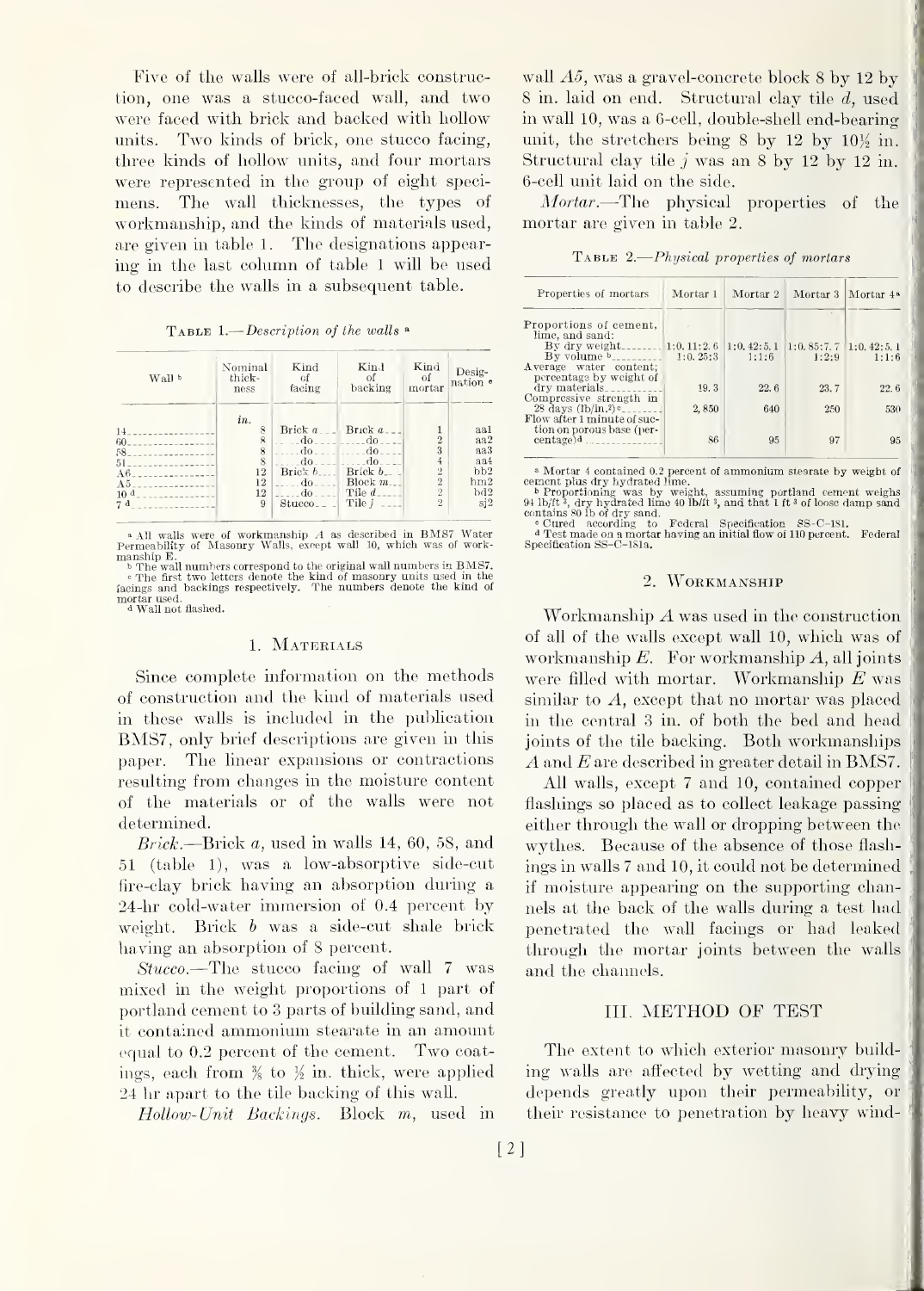driven rains. Walls having a comparatively low resistance may become permeated with water within a few hours. Others, having a high resistance, may become wetted only on the exposed surface. The resistance to rain penetration of the group of walls described in this report was comparatively high as compared with that of walls of ordinary or speculative building construction, such as workmanship B, described in BMS7.

The wetting exposure and the subsequent drying that the test walls received during each cycle of wetting and drying provided a range of moisture content in the masonry much greater than would occur in most building walls of like construction. Rain and wind storms of an intensity simulating the wetting exposure given the test walls are infrequent and rarely last longer than a few hours. The test walls were thoroughly dried to nearly constant weight after each wetting exposure.

#### 1. The Wetting Exposure

All of the walls, with the exception of  $A6$ (broken at the end of 5 cycles), were given 10 or more cycles of wetting and drying, at temperatures above freezing. The wetting ex posure is described on page <sup>12</sup> of BMS7 (Heavy Rain Test) and was designed to simulate the effects of a windstorm accompanied by a heavy rain. Each wall was supported on metal skids and clamped into position so that the face formed one side of the inner walls of an airtight pressure chamber. Water from a perforated metal tube was applied to the face of the wall at the rate of about 40 gal/hr. An air pressure of  $10 \, \text{lb/ft}$ <sup>2</sup> above atmospheric pressure was maintained within the chamber. The wetting exposure was usually continued for at least <sup>1</sup> day after the first penetration of moisture through the wall, or for a maximum period of <sup>1</sup> week. The relative humidity in the testing room averaged about 70 percent but fluctuated somewhat with seasonal changes, In addition, also, the water applied to the walls (although heated during the winter months) was usually at a lower temperature than that of the air in the testing room. It is possible, therefore, that after one or more days of exposure, the backs of some of the walls attained

dew-point temperature and condensation was deposited upon them. However, during test  $\overline{B}$ (see table 3) the temperatures of both the water and the air in the testing room were controlled and there was no possibility of condensation forming on the backs of the walls, even though the average relative humidity was about 80 percent.

#### 2. Drying the Walls

After they were wetted, the walls were placed in the drying room and bathed in heated air, circulated by fans. Fresh air was constantly drawn into the drying room from outside and heated to a temperature of 40° to 50° F above the daily mean outside air temperature. The walls remained in the drying room until the rate of moisture loss was less than 3 lb (from 0.2 to 0.4 percent of the dry weight) in 7 days.

#### 3. The Observations

Data on the permeability of the walls were obtained from observations made during the wetting exposures. The following observations were obtained:

Elapsed time for the appearance of moisture (dampness) on the backs of the walls.

Elapsed time for the appearance of visible water on the backs of the walls.

Elapsed time for leakage to occur on the lower flashings.

Maximum rates of leakage, if any.

Extent of damp areas on the backs of the walls after an exposure of <sup>1</sup> day.

Observations were made at frequent intervals during working hours and usually once each night. Results of the observations are given in table 3. Data from tests made both prior to and after the wetting and drying cycles are included in the table. Test A corresponds to the "Heavy Rain Test," and data obtained from it are discussed in report BMS7. The average age of all the walls at the start and finish of the wetting and drying cycles was 10 and 22 months, respectively. Test  $B$  was made on five walls, aged 46 months, that had been stored outside for 2 years after the completion of the wetting exposures referred to by number in table 3.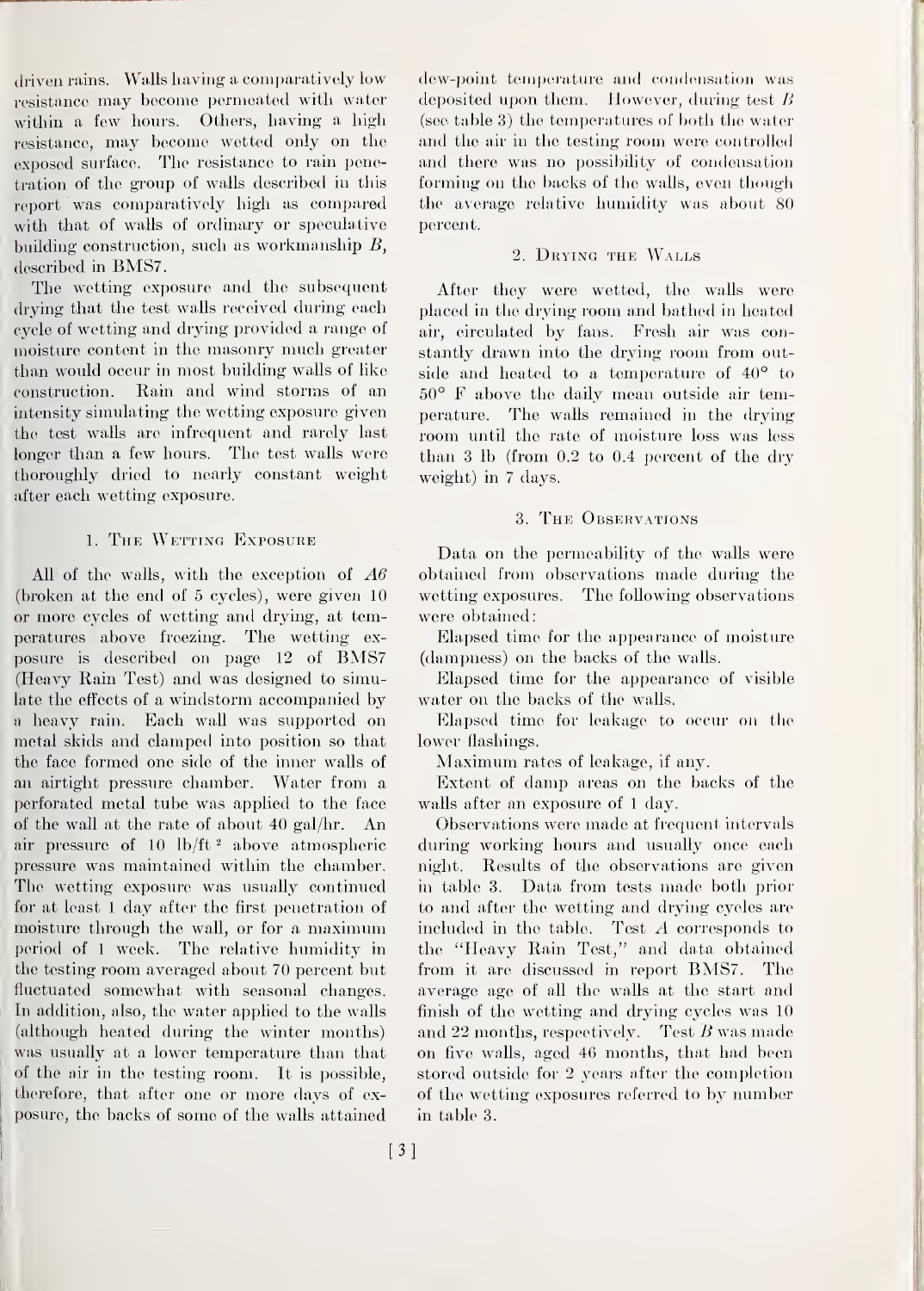TABLE 3.—Data obtained from permeability exposures

|                           |             |                                                                                                                                             |                                                                                                                     |                                                                                                                                                                                                                                                                                                                                          | Time to failure as<br>indicated by-                |                                |                                                                                                                                                                            |                                                                                                                                                                                                                                    |                                                                                                                                                                                                                                                                                                                            |
|---------------------------|-------------|---------------------------------------------------------------------------------------------------------------------------------------------|---------------------------------------------------------------------------------------------------------------------|------------------------------------------------------------------------------------------------------------------------------------------------------------------------------------------------------------------------------------------------------------------------------------------------------------------------------------------|----------------------------------------------------|--------------------------------|----------------------------------------------------------------------------------------------------------------------------------------------------------------------------|------------------------------------------------------------------------------------------------------------------------------------------------------------------------------------------------------------------------------------|----------------------------------------------------------------------------------------------------------------------------------------------------------------------------------------------------------------------------------------------------------------------------------------------------------------------------|
| Wall                      | Designation | Exposure number                                                                                                                             | Duration of exposure                                                                                                | $\frac{\text{Damp through}}{\text{wall}}$                                                                                                                                                                                                                                                                                                | water<br>Visible wate<br>through wall              | Leak from<br>lower flashing    | Area damp in 1 day                                                                                                                                                         | Maximum rate of leak-<br>age per hr                                                                                                                                                                                                | Rating <sup>a</sup>                                                                                                                                                                                                                                                                                                        |
| 14.                       | aal         | $A_{1} 2 3 4 5 6 7 8 9 10$<br>$\overline{B}$                                                                                                | Days<br>67437776<br>$8\frac{5}{7}$ 5                                                                                | $h\tau$<br>$134 + 6$<br>$91\pm5$<br>$89 + 7$<br>$51 + 2$<br>$112 + 5$<br>$123 + 1$<br>$111 + 5$<br>$86 + 6$<br>$\substack{102 \pm 1 \\ 111 \pm 6 \\ 114 \pm 3}$                                                                                                                                                                          | hr                                                 | $h\tau$                        | $\%0$<br>$\bf{0}$<br>$\boldsymbol{0}$<br>$\boldsymbol{0}$<br>0<br>$\boldsymbol{0}$<br>$\theta$<br>0<br>$\boldsymbol{0}$<br>0<br>0<br>0                                     | Liters<br>$\theta$<br>$\boldsymbol{0}$<br>$\boldsymbol{0}$<br>$\boldsymbol{0}$<br>$\overline{0}$<br>$\bf{0}$<br>$\boldsymbol{0}$<br>$\boldsymbol{0}$<br>$\boldsymbol{0}$<br>$\boldsymbol{0}$<br>$\boldsymbol{0}$<br>$\overline{0}$ | $\begin{array}{c} \hbox{\bf \emph{E}}\\ \hbox{\bf \emph{G}}\\ \hbox{\bf \emph{G}}\\ \hbox{\bf \emph{E}}\\ \hbox{\bf \emph{E}}\\ \hbox{\bf \emph{G}}\\ \hbox{\bf \emph{G}}\\ \hbox{\bf \emph{G}}\\ \hbox{\bf \emph{G}}\\ \hbox{\bf \emph{G}}\\ \hbox{\bf \emph{G}}\\ \hbox{\bf \emph{E}}\\ \hbox{\bf \emph{E}} \end{array}$ |
| 60 <sup>b</sup>           | aa2         | $\boldsymbol{A}$<br>$\begin{array}{c} 1\\2\\3\\4\\5\\6\\7\\8\\9\\10 \end{array}$                                                            | $\begin{array}{c} 3 \\ 3 \\ 5 \\ 3 \\ 4 \end{array}$<br>43322                                                       | $\substack{58 \pm 1 \\ 41 \pm 3}$<br>$57 + 2$<br>$63 + 6$<br>$62 + 6$<br>$62 + 6$<br>$38 + 6$<br>$39 + 6$<br>$14\pm6$<br>$39\pm6$<br>$39 + 6$                                                                                                                                                                                            |                                                    |                                | 8<br>$\overline{4}$<br>5<br>$\theta$<br>$\overline{4}$<br>$\boldsymbol{0}$<br>6<br>$\frac{3}{7}$<br>3<br>1                                                                 | $\bf{0}$<br>$\bf{0}$<br>$\bf{0}$<br>$\theta$<br>$\overline{0}$<br>$\boldsymbol{0}$<br>$\theta$<br>$\theta$<br>$\overline{0}$<br>$\overline{0}$<br>$\overline{0}$                                                                   | G G G G G G G G G G G                                                                                                                                                                                                                                                                                                      |
| 58 d                      | aa3         | $\Lambda$<br>$\frac{1}{2}$<br>$\begin{array}{c} 4 \\ 5 \\ 6 \end{array}$<br>7<br>$\frac{8}{9}$<br>10<br>$\mathbf{1}$<br>B                   | 1224325242                                                                                                          | 5.0<br>$19+3$<br>$^{13\pm4}$<br>$\begin{array}{c} \stackrel{\scriptstyle\text{13}\scriptstyle\text{14}\scriptstyle\text{15}}{14\scriptstyle\text{16}} \\ \stackrel{\scriptstyle\text{14}\scriptstyle\text{16}}{14\scriptstyle\text{16}} \end{array}$<br>$39 + 6$<br>$15 + 6$<br>$15\pm6$<br>$10 + 2$<br>$15 + 6$<br>$18\pm4$<br>$24 + 1$ | (e)                                                | $\left( \circ \right)$         | 20<br>70<br>44<br>$\bf{0}$<br>$^{\circ}$<br>8<br>79<br>90<br>90<br>95<br>48<br>3                                                                                           | $\boldsymbol{0}$<br>$\theta$<br>$\boldsymbol{0}$<br>$\boldsymbol{0}$<br>(e)<br>$\overline{0}$<br>$\boldsymbol{0}$<br>0<br>$\boldsymbol{0}$<br>$\theta$<br>$\boldsymbol{0}$<br>$\boldsymbol{0}$<br>$\overline{0}$                   | $\begin{array}{c} G \\ F \\ G \end{array}$<br>$G \cap G \subseteq F \subseteq F \subseteq G \subseteq G$                                                                                                                                                                                                                   |
| 51.                       | aa4         | А<br>$\bf{l}$<br>$\frac{2}{3}$<br>$\ddot{4}$<br>$\rm 5$<br>$\,6$<br>$\overline{7}$<br>8<br>$\overline{9}$<br>10<br>11<br>$\boldsymbol{B}$   | $\mathbf 1$<br>2233532222<br>$\mathbf{1}$<br>$\overline{4}$                                                         | 0.37<br>.18<br>$\frac{25}{33}$<br>$1.7$<br>$4.5$<br>$6.7$<br>$5.5$<br>3.4<br>$15 + 6$<br>$15 + 6$<br>3<br>$10\pm3$                                                                                                                                                                                                                       |                                                    |                                | 9<br>$\overline{4}$<br>7<br>$\begin{smallmatrix}8\\3\end{smallmatrix}$<br>$\overline{12}$<br>$\overline{2}$<br>$\frac{5}{5}$<br>12<br>$\mathbf{1}$<br>12<br>$\overline{2}$ | $\theta$<br>$\theta$<br>$\theta$<br>$\boldsymbol{0}$<br>$\theta$<br>$\overline{0}$<br>$\boldsymbol{0}$<br>$\boldsymbol{0}$<br>$\overline{0}$<br>$\boldsymbol{0}$<br>$\theta$<br>$\boldsymbol{0}$<br>$\theta$                       | $\boldsymbol{G}$<br>G<br>G<br>$\boldsymbol{G}$<br>G<br>G<br>$G \overline G$<br>$G \overline G$<br>$G$                                                                                                                                                                                                                      |
| A6.                       | bb2         | A<br>1<br>$\begin{smallmatrix}2\3\0\4\end{smallmatrix}$<br>$^{\circ})$                                                                      | 1<br>$\binom{6}{x}$                                                                                                 | $9+2$<br>23<br>$\frac{28}{25}$<br>$\frac{25}{26}$<br>(e)                                                                                                                                                                                                                                                                                 | $\left( \,e\right)$                                | $\bar{\left(\,e\right)}$       | 10<br>1<br>$\boldsymbol{0}$<br>$\theta$<br>$\theta$<br>$\frac{10}{(e)}$                                                                                                    | $\theta$<br>$\boldsymbol{0}$<br>$\theta$<br>$\theta$<br>$\theta$<br>$\check{e}$                                                                                                                                                    | $G \overline G$ $G \overline G$ $G \overline G$                                                                                                                                                                                                                                                                            |
| $A5$ <sub>---------</sub> | $_{bin2}$   | А<br>1<br>$\frac{1}{3}$<br>$\boldsymbol{4}$<br>$\tilde{\text{o}}$<br>$\mathcal{L}_{\mathcal{I}}$<br>$\overline{7}$<br>8<br>$9\,$<br>10<br>B | 1<br>1<br>$\,2$<br>$\overline{2}$<br>$\,2$<br>$\,2$<br>$\,2$<br>$\,2$<br>Ĩ<br>$\overline{2}$<br>$\overline{5}$<br>5 | 1.3<br>0.5<br>3.3<br>4.1<br>4, 2<br>$10\pm3$<br>$\frac{0.4}{0.7}$<br>1.2<br>$40\pm6$<br>$18 + 4$<br>$18 \pm 4$                                                                                                                                                                                                                           | $15+3$<br>$15\pm6$<br>39±6<br>$15\pm6$<br>$15\pm6$ | $18\pm3$<br>$15 + 6$<br>$39+6$ | 35<br>85<br>14<br>-6<br>10<br>$\overline{4}$<br>70<br>45<br>17<br>$\bf{0}$<br>1<br>1                                                                                       | 0.1<br>0.4<br>$\theta$<br>0<br>$\boldsymbol{0}$<br>$\theta$<br>$\boldsymbol{0}$<br>0, 6<br>$\bf{0}$<br>$\theta$<br>$\boldsymbol{0}$<br>0                                                                                           | F<br><i>FGGGGFFGGG</i><br>G                                                                                                                                                                                                                                                                                                |

• Ratings are arbitrary and are the same as those given in report BMS7.<br>The absence of flashings at the bottom allowing moisture to penetrate<br>upward into the wall, or the formation of condensation on the back, may<br>have lo

**b** Break in wall near first header course between fifth and sixth tests

(repaired). » No data obtained.

<sup>i</sup> Repaired below first header course, between exposures <sup>3</sup> and 4.

• Wall broken in handling.

[4]

|  |                     | <b>TABLE 3.</b> —Data obtained from permeability |  |
|--|---------------------|--------------------------------------------------|--|
|  | exposures—Continued |                                                  |  |

|         |             |                                                                                                                                                   |                                                                                                                                             |                                                                                                                                                                                  | Time to failure as<br>indicated by-                  |                             |                                                                                                                                                   |                                                                                                                                                                                                                        |                       |
|---------|-------------|---------------------------------------------------------------------------------------------------------------------------------------------------|---------------------------------------------------------------------------------------------------------------------------------------------|----------------------------------------------------------------------------------------------------------------------------------------------------------------------------------|------------------------------------------------------|-----------------------------|---------------------------------------------------------------------------------------------------------------------------------------------------|------------------------------------------------------------------------------------------------------------------------------------------------------------------------------------------------------------------------|-----------------------|
| Wall    | Designation | Exposure number                                                                                                                                   | Duration of exposure                                                                                                                        | Damp through<br>wall                                                                                                                                                             | water<br>through wall<br>Visible                     | Leak from<br>lower flashing | Area damp in 1 day                                                                                                                                | Maximum rate of leak-<br>age per hr                                                                                                                                                                                    | Rating <sup>a</sup>   |
| $10-$   | bd2         | $\begin{smallmatrix} A\1\2\3\3\4 \end{smallmatrix}$<br>$\begin{array}{c} 5 \\ 6 \end{array}$<br>$\begin{smallmatrix}7\\8\\9\\10\end{smallmatrix}$ | Days<br>$\boldsymbol{4}$<br>$\sqrt{3}$<br>$\overline{4}$<br>$\overline{4}$<br>$\frac{4}{7}$<br>$\frac{3}{2}$<br>$\frac{6}{5}$               | $\hbar r$<br>$61\pm6$<br>$39 + 6$<br>$\begin{array}{r} 65 \pm 5 \\ 62 \pm 6 \\ 63 \pm 6 \\ 85 \pm 5 \\ 38 \pm 6 \\ 15 \pm 6 \\ 63 \pm 6 \\ 87 \pm 6 \\ 52 \pm 3 \end{array}$     | hr<br>----<br><b>Contract Contract Contract</b><br>. | hr                          | $\%_{\substack{6\,\\5}$<br>$20\,$<br>20<br>$\frac{15}{12}$<br>$10\,$<br>$\frac{17}{12}$<br>$\frac{10}{25}$                                        | Liters<br>$\theta$<br>$\theta$<br>$\overline{0}$<br>$\theta$<br>$\theta$<br>$\theta$<br>$\overline{0}$<br>$\overline{0}$<br>$\boldsymbol{0}$<br>$\begin{matrix} 0 \\ 0 \end{matrix}$                                   | G G G G G G G G G G G |
| $7 - -$ | sj2         | $A_{1}$ <sub>2</sub> $3$ <sub>4</sub> $5$ $6$ $7$<br>8<br>9<br>$^{10}_{\;\;B}$                                                                    | $^{7}_{4}$ $^{4}_{2}$ $^{4}_{4}$<br>$\overline{6}$<br>$\overline{4}$<br>$\frac{5}{5}$<br>$\overline{5}$<br>$\overline{5}$<br>$\overline{5}$ | $144 + 15$<br>$50 \pm 3$<br>$19 \pm 4$<br>$50 \pm 2$<br>$112 \pm 5$<br>$63 \pm 6$<br>$86 \pm 6$<br>$38 \pm 6$<br>$29 \pm 6$<br>$63\pm 6$<br>$90\pm 10$<br>$111\pm 6$<br>$58 + 2$ | -----                                                |                             | $\begin{smallmatrix} 0 & 5 \\ 5 & 5 \\ 2 & 1 \end{smallmatrix}$<br>$\begin{smallmatrix} 10 & 2 \\ 2 & 2 \\ 3 & 2 \\ 2 & 2 \\ 1 \end{smallmatrix}$ | $\overline{0}$<br>$\overline{0}$<br>$\overline{0}$<br>$\overline{0}$<br>$\overline{0}$<br>$\overline{0}$<br>$\overline{0}$<br>$\overline{0}$<br>$\overline{0}$<br>$\overline{0}$<br>$\boldsymbol{0}$<br>$\overline{0}$ | EGGGGGGGGGE           |

#### IV. EFFECTS OF WETTING AND DRY-ING ON THE PERMEABILITY OF THE WALLS

Masonry wall constructions may show <sup>a</sup> wide range in permeability, as is indicated in table 4 of report BMS7. In this table the time interval required for the penetration of moisture or leakage through the different test walls ranged from a few minutes for the most permeable specimens to one or more weeks for the least permeable ones.

Since visible water, extensive damp areas on the back, or leakage through a wall might in jure the finished interior of a building or damage plaster applied directly to a wall, the rating of the walls was judged by their condition at the end of the exposure periods, time of first penetration of moisture being considered a minor factor. The arbitrary wall ratings defined on page <sup>13</sup> of BMS7 are largely dependent upon the condition of the wall at the end of <sup>1</sup> day's exposure.

The wetting exposure given the test walls is more severe than the natural exposure to which most building walls are subjected, and the test exposures were often continued for periods much longer than the duration of combined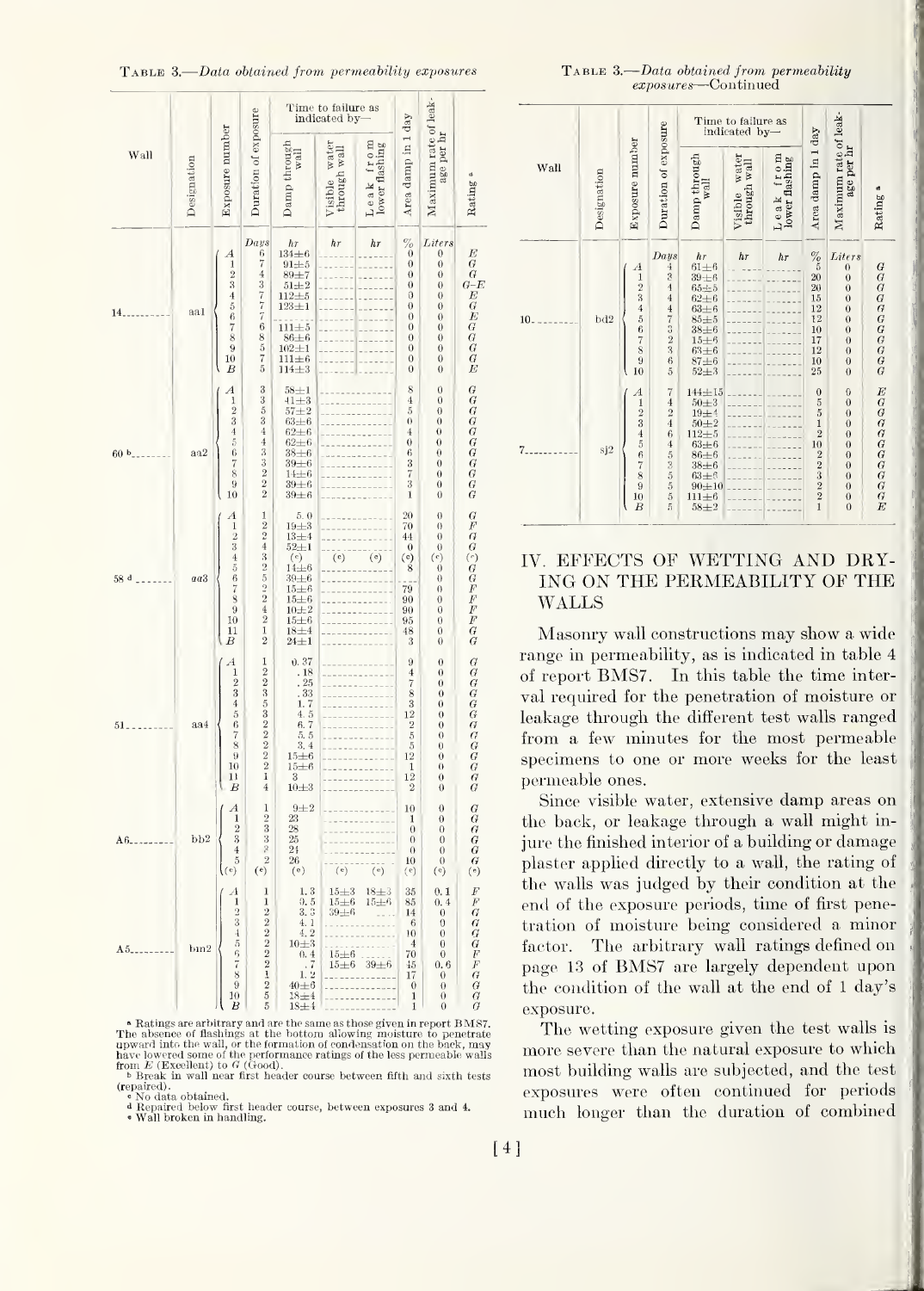heavy wind and rain storms. Although test exposures lasting more than <sup>1</sup>or <sup>2</sup> days, may produce valuable data for comparing the per formances of different wall constructions, their practical value diminishes rapidly with continuation beyond 24 hours.

#### 1. All-Brick Walls

The 8-in. brick walls Nos. 14, 60, and 58 were alike except for the kind of mortar. As the bricks did not transmit water during the exposures, the tests were measures of the water permeability of the joints, wall 14, containing mortar <sup>1</sup> richest in portland cement, being the least permeable and wall 58, containing the high lime mortar 3, being the most permeable. The proportion of the damp to the total areas, at the end of <sup>1</sup> day, on the backs of walls 60, 58, and A6 fluctuated from test to test (especially wall 58), but did not show a consistent tendency to increase or to decrease.

The first failure on the back of wall 51, during exposures 1, 2, and 3, was a small leak that stopped flowing within <sup>1</sup> hr after starting the tests. There was no leakage from this wall during amy of the later exposures, and the time intervals for the first appearance of dampness are considerably longer for the last 8 exposures than for the earlier ones. Although the per centages of damp areas did not show a consist ent tendency to decrease, the increase in the time for damp penetration indicated that the permeability of wall 51 decreased slightly during the wetting and drying exposures. The performances of the brick walls would be rated good, according to the ratings in BMS7, with the exception of some excellent performances for wall 14 (exposure numbers  $A$ , 4, 6, and  $B$ ) and some fair ones for wall 58 (exposure numbers 1, 7, 8, 9, and 10).

The data in table <sup>3</sup> show that there was no significant or consistent change in permeability resulting from exposure of the all-brick walls to alternate cycles of wetting and drying.

#### 2. Walls With Brick Facings and Hollow-Unit Backings

Wall 10 was not flashed at the bottom, and water appeared on the supporting channel within 1 or 2 hr after starting each exposure. The performance of this wall was fairly uniform for all test exposures and would be rated good if the possibility of leakage through the wall were eliminated.

The performance of wall A5, table 3, was better during the last three exposures,  $9, 10,$ and  $B$ , than for any of the earlier ones; there was some leakage noted from the wall during exposures A, 1, and 7. According to the rat ings in BMS7, the wall could be rated good for all test exposures except  $A$ , 1, 6, and 7. Although the data are meager, there is, however, a definite indication that the permeability of wall A5 was slightly reduced, but not significantly changed, by exposure to wetting and drying.

#### 3. Wall With Stucco Facings

The performance of wall <sup>7</sup> was comparable to that of the least permeable brick wall, 14, and could have been rated excellent for exposure numbers  $A$  and  $B$ . Wall 7 was not flashed, and moisture (damp areas) appeared at the bottom of the wall within 24 hr after the start of each exposure. The time intervals (table 3) for the first appearance of moisture on the back of the wall are for areas that appeared above the damp area located along the supporting channel. The data in table <sup>3</sup> show no significant change in performance during any of the test exposures, and there is no evidence of any defi nite increase in permeability resulting from the exposure of the stucco-faced wall to wetting and drying.

#### V. CONCLUSIONS

These conclusions pertain to the effect of alternate wetting and drying on the permeability of a small group of masonry walls. The walls were not subjected to freezing and thawing during the wetting and drying exposures, and changes in their linear dimensions were not restrained by adjacent structural members. The exposures, therefore, tended to cause dif ferential movements between the different materials in the walls and presumably tended to cause the separation of these materials and the formation of cracks. However, these exposures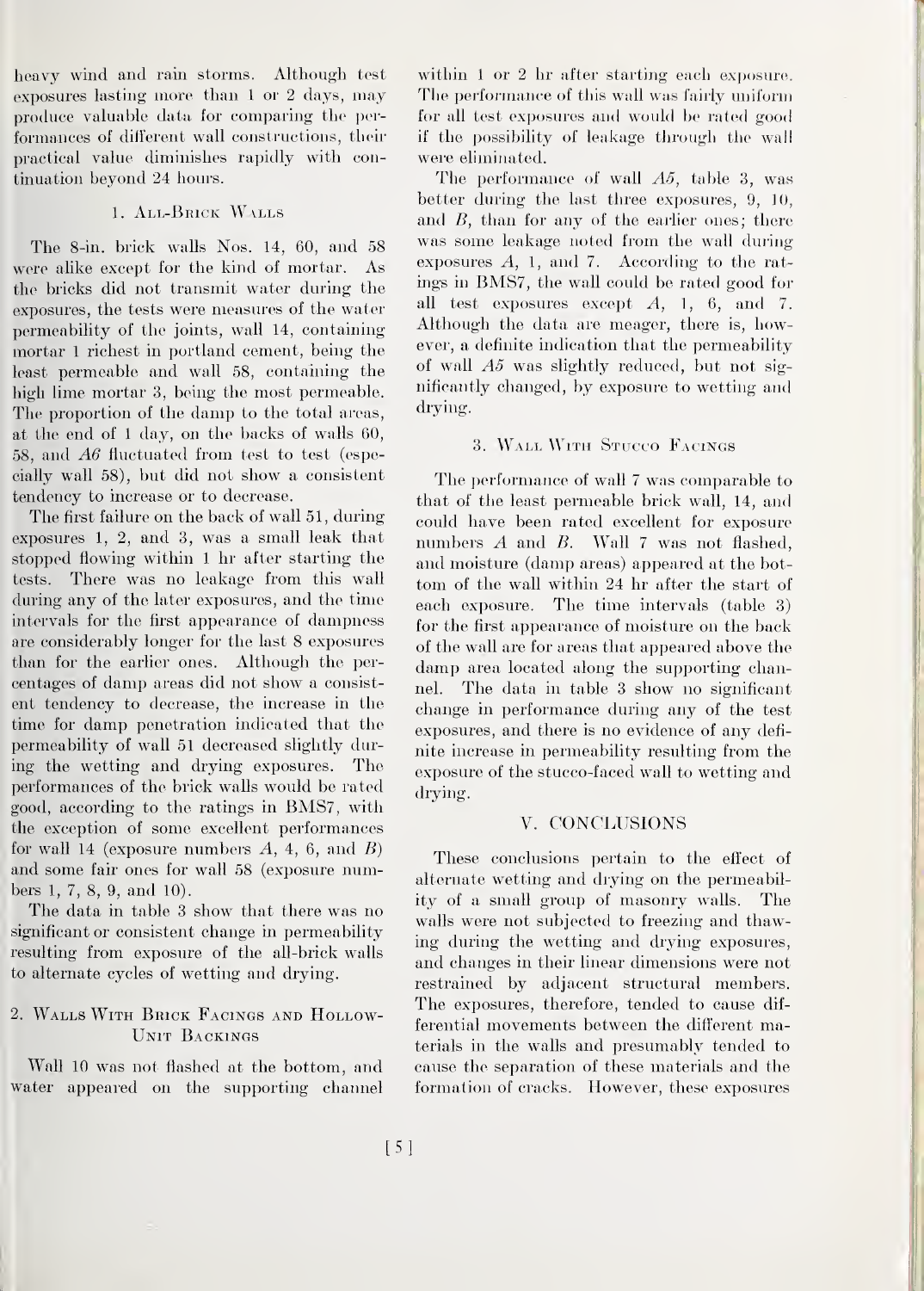did not simulate all the conditions which sometimes cause a few large structural eracks in a large wall.

The exposure to alternate wetting and drying had no significant effect on the permeability of 8-in. low-absorptive brick masonry walls.

Although the data are meager, the permeability of walls with brick facings and hollowunit backings was slightly but not significantly reduced by exposure to alternate wetting and drying.

There was no significant change in the per meability of a stucco-faced wall subjected to alternate wetting and drying.

Washington, April 2, 1940.

 $\bigcirc$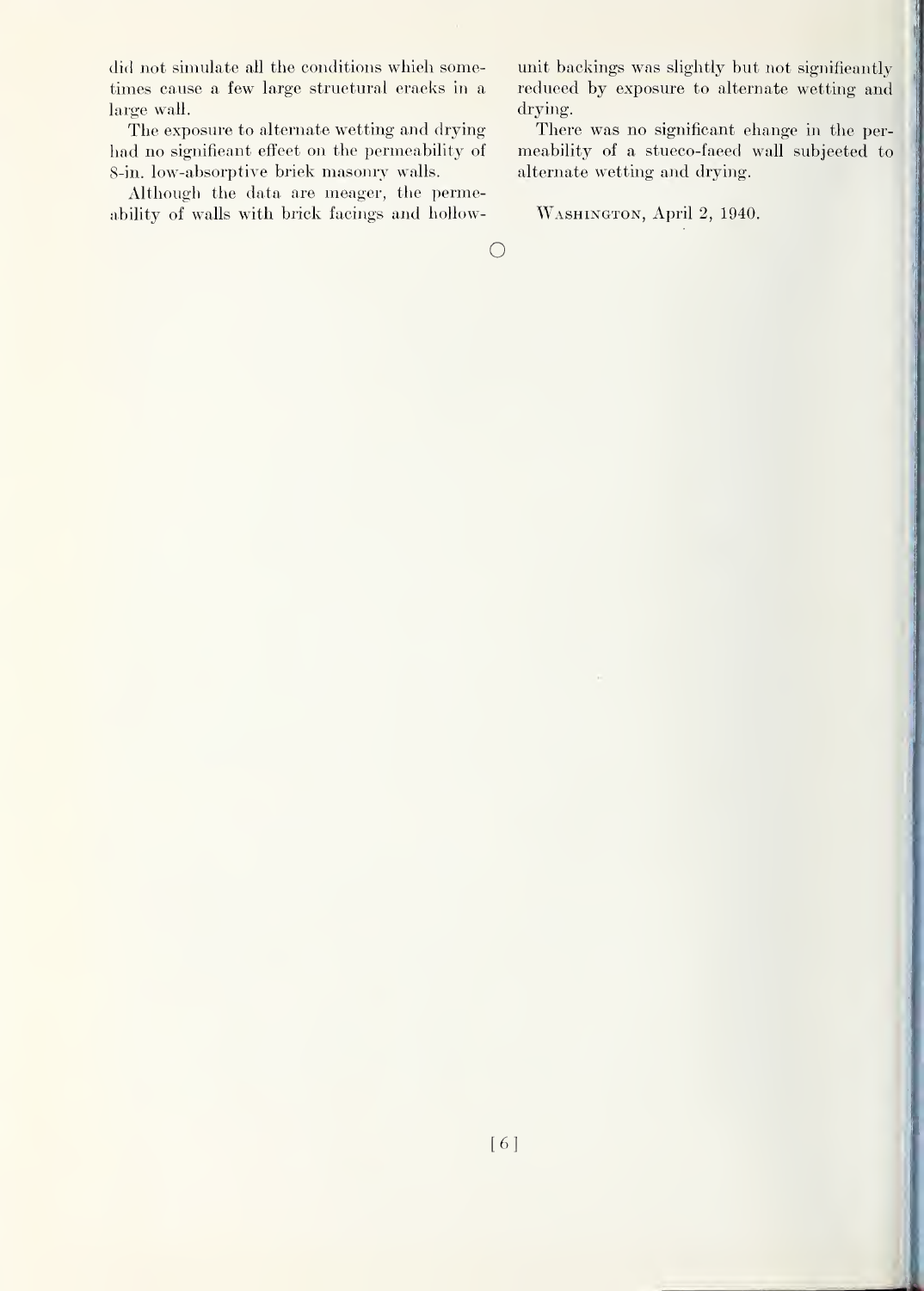#### BUILDING MATERIALS AND STRUCTURES REPORTS

On request, the Superintendent of Documents, U. S. Government Printing Office, Washington, D. C, will place your name on a special mailing list to receive notices of new reports in this series as soon as they are issued. There will be no charge for receiving such notices.

An alternative method is to deposit with the Superintendent of Documents the sum of \$5.00, with the request that the reports be sent to you as soon as issued, and that the cost thereof be charged against your deposit. This will provide for the mailing of the publications without delay. You will be notified when the amount of your deposit has become exhausted.

If 100 copies or more of any paper are ordered at one time, a discount of 25 percent is allowed. Send all orders and remittances to the Superintendent of Documents, U.S. Government Printing Office, Washington, D. C.

The following publications in this series are available by purchase from the Superintendent of Documents at the prices indicated:

| BMS1         |                                                                                                                                                                                                                                                                                                                    |                 |
|--------------|--------------------------------------------------------------------------------------------------------------------------------------------------------------------------------------------------------------------------------------------------------------------------------------------------------------------|-----------------|
| BMS2         | Methods of Determining the Structural Properties of Low-Cost House Constructions 106                                                                                                                                                                                                                               |                 |
| BMS3         | Suitability of Fiber Insulating Lath as a Plaster Base--------------------------- 10¢                                                                                                                                                                                                                              |                 |
| BMS4         |                                                                                                                                                                                                                                                                                                                    |                 |
| BMS5         |                                                                                                                                                                                                                                                                                                                    |                 |
| BMS6         |                                                                                                                                                                                                                                                                                                                    |                 |
| BMS7         |                                                                                                                                                                                                                                                                                                                    |                 |
| <b>BMS8</b>  | Methods of Investigation of Surface Treatment for Corrosion Protection of Steel_______ 10¢                                                                                                                                                                                                                         |                 |
| BMS9         | Structural Properties of the Insulated Steel Construction Co.'s "Frameless-Steel" Con-<br>structions for Walls, Partitions, Floors, and Roofs                                                                                                                                                                      | 10 <sub>c</sub> |
| <b>BMS10</b> | Structural Properties of One of the "Keystone Beam Steel Floor" Constructions Spon-<br>sored by the H. H. Robertson $Co$ .                                                                                                                                                                                         | 10 <sub>e</sub> |
| BMS11        | Structural Properties of the Curren Fabrihome Corporation's "Fabrihome" Construc-                                                                                                                                                                                                                                  | 10 <sub>e</sub> |
| <b>BMS12</b> | Structural Properties of "Steelox" Constructions for Walls, Partitions, Floors, and Roofs                                                                                                                                                                                                                          |                 |
| BMS13        | Properties of Some Fiber Building Boards of Current Manufacture                                                                                                                                                                                                                                                    |                 |
| <b>BMS14</b> |                                                                                                                                                                                                                                                                                                                    |                 |
| <b>BMS15</b> | Structural Properties of "Wheeling Long-Span Steel Floor" Construction Sponsored by<br>Wheeling Corrugating Co<br>------------------- 10¢                                                                                                                                                                          |                 |
| <b>BMS16</b> |                                                                                                                                                                                                                                                                                                                    | 10 <sub>c</sub> |
| BMS17        |                                                                                                                                                                                                                                                                                                                    | 10 <sub>d</sub> |
| <b>BMS18</b> | Structural Properties of "Pre-Fab" Constructions for Walls, Partitions, and Floors<br>Sponsored by the Harnischfeger Corporation                                                                                                                                                                                   | 10 <sub>c</sub> |
| BMS19        | Preparation and Revision of Building Codes                                                                                                                                                                                                                                                                         | 156             |
| <b>BMS20</b> | Structural Properties of "Twachtman" Constructions for Walls and Floors Sponsored by<br>Connecticut Pre-Cast Buildings Corporation                                                                                                                                                                                 | 10c             |
| <b>BMS21</b> | Structural Properties of a Concrete-Block Cavity-Wall Construction Sponsored by the                                                                                                                                                                                                                                | 10 <sub>c</sub> |
| <b>BMS22</b> | Structural Properties of "Dun-Ti-Stone" Wall Construction Sponsored by the W. E.<br>Dunn Manufacturing $Co_{\text{---}}$                                                                                                                                                                                           | 106             |
| <b>BMS23</b> | Structural Properties of a Brick Cavity-Wall Construction Sponsored by the Brick<br>Manufacturers Association of New York, Inc.<br><u>.</u>                                                                                                                                                                        | 10 <sub>e</sub> |
| <b>BMS24</b> | Structural Properties of a Reinforced-Brick Wall Construction and a Brick-Tile Cavity-<br>Wall Construction Sponsored by the Structural Clay Products Institute                                                                                                                                                    | 10 <sub>t</sub> |
| <b>BMS25</b> | Structural Properties of Conventional Wood-Frame Constructions for Walls, Partitions,                                                                                                                                                                                                                              | 156             |
| <b>BMS26</b> | Structural Properties of "Nelson Pre-Cast Concrete Foundation" Wall Construction<br>Sponsored by the Nelson Cement Stone Co., Inc. 100 and 100 and 100 and 100 and 100 and 100 and 100 and 100 and 100 and 100 and 100 and 100 and 100 and 100 and 100 and 100 and 100 and 100 and 100 and 100 and 100 and 100 and |                 |
| <b>BMS27</b> | Structural Properties of "Bender Steel Home" Wall Construction Sponsored by The Bender Body Connection of the state of the state of the state of the state of the state of the state of the state of the state of the state of                                                                                     | 10 <sub>c</sub> |
| <b>BMS28</b> | Backflow Prevention in Over-Rim Water Supplies--------------------------------- 10¢                                                                                                                                                                                                                                |                 |

[List continued on cover page IV]